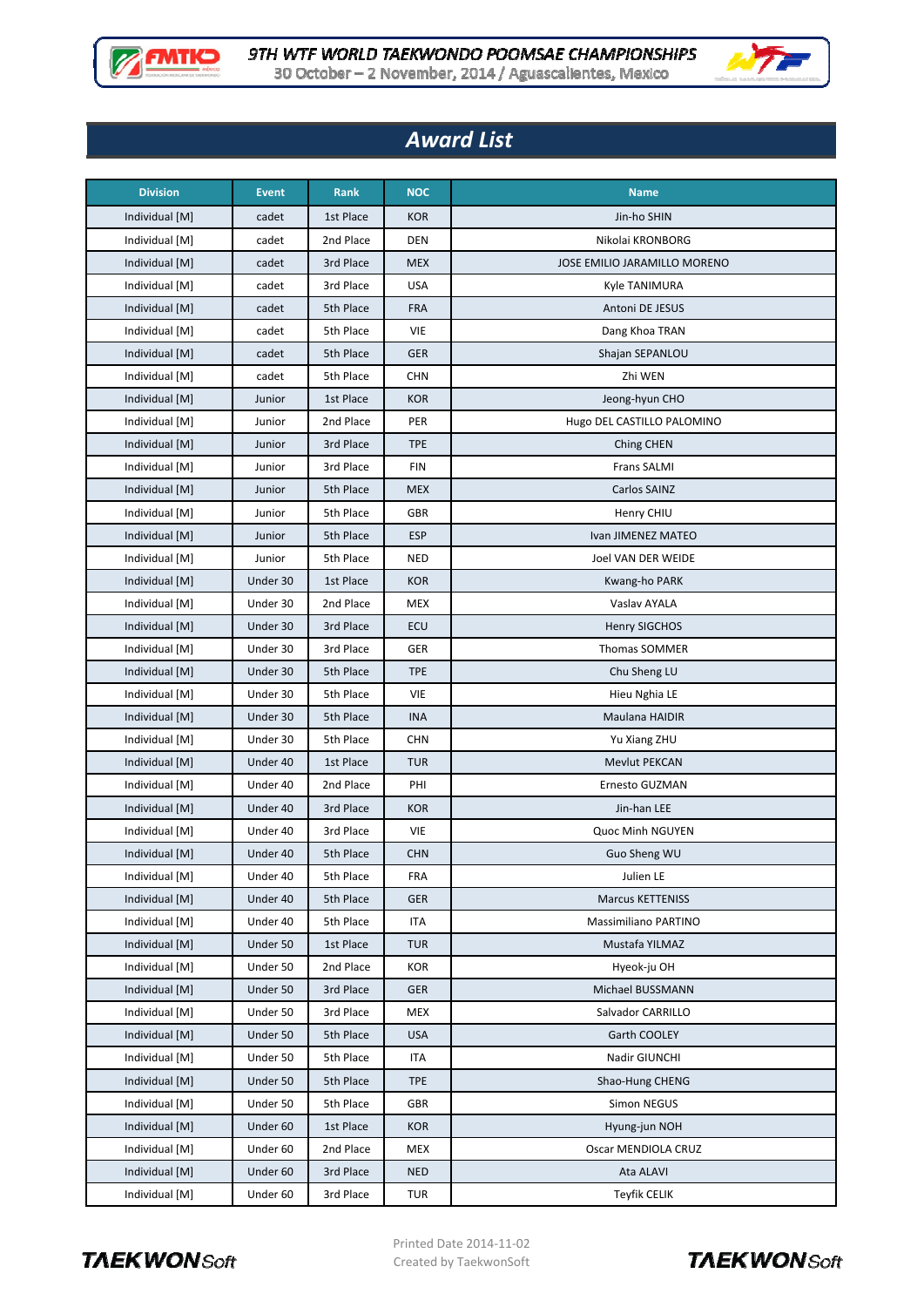



30 October - 2 November, 2014 / Aguascalientes, Mexico

| <b>Division</b> | <b>Event</b>        | Rank      | <b>NOC</b> | <b>Name</b>                  |
|-----------------|---------------------|-----------|------------|------------------------------|
| Individual [M]  | Under <sub>60</sub> | 5th Place | <b>FRA</b> | Philippe MONTOSI             |
| Individual [M]  | Under <sub>60</sub> | 5th Place | <b>BRA</b> | Raimundo RENATO              |
| Individual [M]  | Under 60            | 5th Place | <b>AUS</b> | <b>Robert PACE</b>           |
| Individual [M]  | Under 60            | 5th Place | <b>MRI</b> | Sylvestre YAN                |
| Individual [M]  | Under 65            | 1st Place | <b>ESP</b> | Jeong Cheol KIM              |
| Individual [M]  | Under 65            | 2nd Place | <b>USA</b> | Chi DUONG                    |
| Individual [M]  | Under 65            | 3rd Place | <b>TUR</b> | Galip YALCINKAYA             |
| Individual [M]  | Under 65            | 3rd Place | <b>GBR</b> | Michael PEJIC                |
| Individual [M]  | Under 65            | 5th Place | <b>BRA</b> | Moyses TAKANOHASHI           |
| Individual [M]  | Under 65            | 5th Place | <b>KOR</b> | Young-bok OH                 |
| Individual [M]  | Over <sub>65</sub>  | 1st Place | <b>KOR</b> | Kyu-Hyun LEE                 |
| Individual [M]  | Over <sub>65</sub>  | 2nd Place | <b>FRA</b> | Moon Ho LEE                  |
| Individual [M]  | Over <sub>65</sub>  | 3rd Place | <b>USA</b> | Russell JOHNSON              |
| Individual [M]  | Over <sub>65</sub>  | 3rd Place | AUS        | Russell WOOD                 |
| Individual [M]  | Over <sub>65</sub>  | 5th Place | <b>ESP</b> | Juan MATES MADRONA           |
| Individual [M]  | Over <sub>65</sub>  | 5th Place | COL        | Oskar POSADA                 |
| Individual [F]  | cadet               | 1st Place | <b>KOR</b> | Su-yeong CHOI                |
| Individual [F]  | cadet               | 2nd Place | <b>CAN</b> | Justina YU                   |
| Individual [F]  | cadet               | 3rd Place | <b>MEX</b> | Sofia SEPULVEDA              |
| Individual [F]  | cadet               | 3rd Place | VIE        | Thi Kim Ha NGUYEN            |
| Individual [F]  | cadet               | 5th Place | <b>FIN</b> | Eevi HUUSKONEN               |
| Individual [F]  | cadet               | 5th Place | <b>RUS</b> | Ekaterina RYBAKOVA           |
| Individual [F]  | cadet               | 5th Place | <b>DEN</b> | Eva SANDERSEN                |
| Individual [F]  | cadet               | 5th Place | <b>USA</b> | Karyn REAL                   |
| Individual [F]  | Junior              | 1st Place | <b>KOR</b> | Se-bin YOU                   |
| Individual [F]  | Junior              | 2nd Place | <b>TPE</b> | Hsiao Chi HUANG              |
| Individual [F]  | Junior              | 3rd Place | PHI        | Rinna BABANTO                |
| Individual [F]  | Junior              | 3rd Place | CAN        | <b>Rose RAMSARRAN</b>        |
| Individual [F]  | Junior              | 5th Place | <b>FRA</b> | Amelie LEANG                 |
| Individual [F]  | Junior              | 5th Place | <b>MEX</b> | Daniela RODRIGUEZ MORALES    |
| Individual [F]  | Junior              | 5th Place | <b>GER</b> | Jana ABT                     |
| Individual [F]  | Junior              | 5th Place | <b>USA</b> | Sarah MIN                    |
| Individual [F]  | Under 30            | 1st Place | <b>KOR</b> | You-lee CHOI                 |
| Individual [F]  | Under 30            | 2nd Place | MEX        | Ollin Yoliztlin MEDINA LOPEZ |
| Individual [F]  | Under 30            | 3rd Place | <b>USA</b> | CARISSA FU                   |
| Individual [F]  | Under 30            | 3rd Place | <b>TPE</b> | Ying Hsian LEE               |
| Individual [F]  | Under 30            | 5th Place | <b>TUR</b> | Elif YILMAZ                  |
| Individual [F]  | Under 30            | 5th Place | EGY        | May ELSHERIF                 |
| Individual [F]  | Under 30            | 5th Place | <b>ESP</b> | Patricia CAMINO ORTEGA       |
| Individual [F]  | Under 30            | 5th Place | <b>CHN</b> | Yu Han JI                    |
| Individual [F]  | Under 40            | 1st Place | <b>ESP</b> | Laura KIM KIM                |
| Individual [F]  | Under 40            | 2nd Place | MEX        | Nohemi SANTAMARIA            |
| Individual [F]  | Under 40            | 3rd Place | <b>KOR</b> | Eon-hwa SEONG                |
| Individual [F]  | Under 40            | 3rd Place | <b>BRA</b> | Manoela PONTUAL              |
| Individual [F]  | Under 40            | 5th Place | <b>TUR</b> | Meryem YAVUZ                 |
| Individual [F]  | Under 40            | 5th Place | GER        | Nicole KETTENISS             |
| Individual [F]  | Under 40            | 5th Place | <b>USA</b> | Rosalynn LE                  |



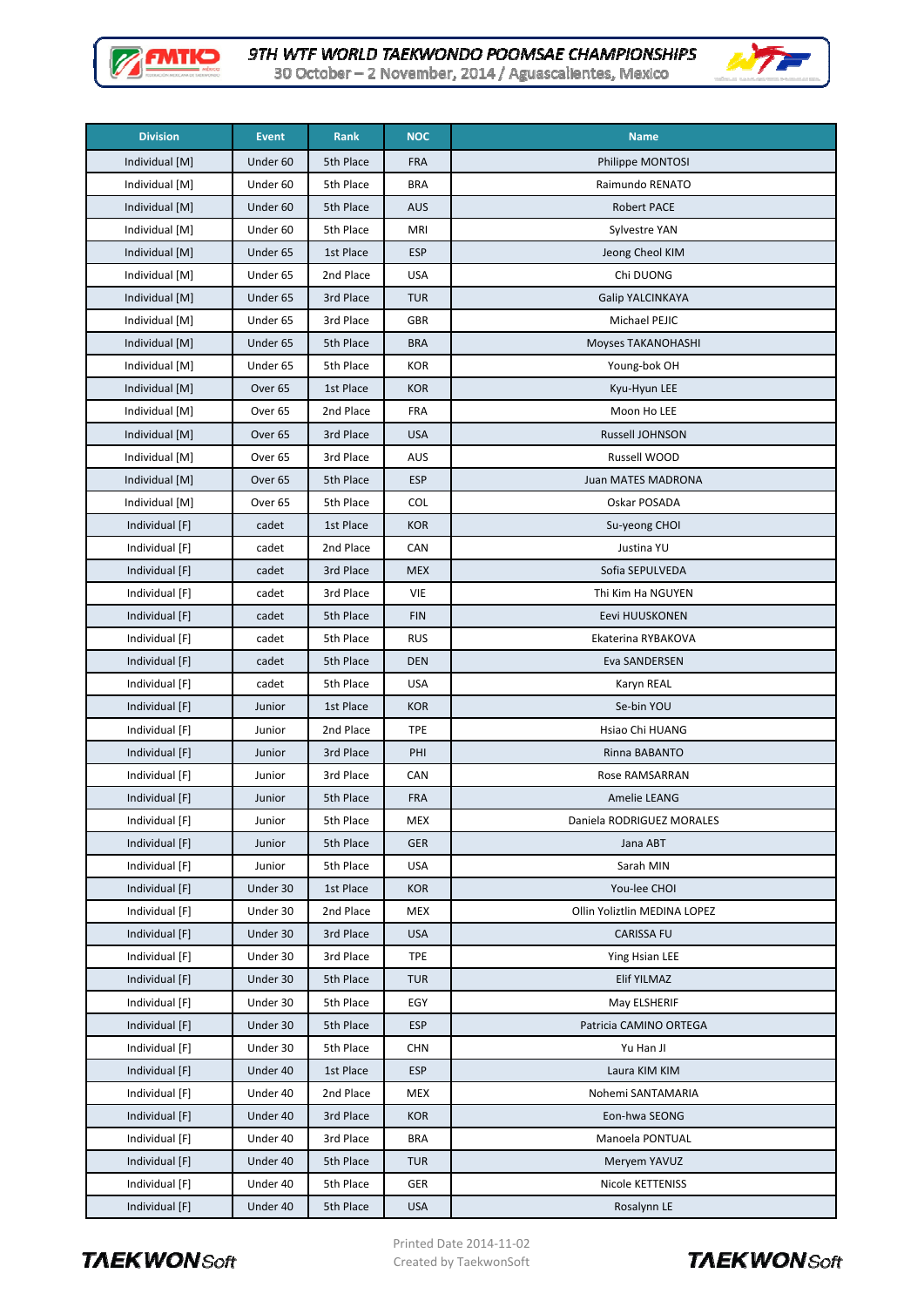



30 October - 2 November, 2014 / Aguascalientes, Mexico

| <b>Division</b> | <b>Event</b>       | Rank      | <b>NOC</b> | <b>Name</b>                                     |
|-----------------|--------------------|-----------|------------|-------------------------------------------------|
| Individual [F]  | Under 40           | 5th Place | <b>RUS</b> | Svetlana ALEKSEENKO                             |
| Individual [F]  | Under 50           | 1st Place | <b>KOR</b> | Kyeong-Ran OH                                   |
| Individual [F]  | Under 50           | 2nd Place | <b>AUS</b> | Linda SCHRAGGER                                 |
| Individual [F]  | Under 50           | 3rd Place | <b>USA</b> | Elva ADAMS                                      |
| Individual [F]  | Under 50           | 3rd Place | <b>TUR</b> | <b>Nesibe ALTUN</b>                             |
| Individual [F]  | Under 50           | 5th Place | <b>TPE</b> | Chi Lin WU                                      |
| Individual [F]  | Under 50           | 5th Place | <b>ISL</b> | Irunn KETILSDOTTIR                              |
| Individual [F]  | Under 50           | 5th Place | <b>FIN</b> | Niina VIRTALA                                   |
| Individual [F]  | Under 50           | 5th Place | <b>MEX</b> | Norma MARTINEZ                                  |
| Individual [F]  | Under 60           | 1st Place | <b>KOR</b> | Yeong-Ae SEO                                    |
| Individual [F]  | Under 60           | 2nd Place | <b>MEX</b> | Patricia MARTINEZ                               |
| Individual [F]  | Under 60           | 3rd Place | <b>GER</b> | <b>Imke TURNER</b>                              |
| Individual [F]  | Under 60           | 3rd Place | <b>ISR</b> | Sylvie ROUQUIE                                  |
| Individual [F]  | Under 60           | 5th Place | <b>ESP</b> | <b>Beatriz QUEIRO CAMPOS</b>                    |
| Individual [F]  | Under 60           | 5th Place | AUT        | Leni NIEDERMAYR                                 |
| Individual [F]  | Under 60           | 5th Place | <b>RUS</b> | Natalia VOLKOVA                                 |
| Individual [F]  | Under 60           | 5th Place | CAN        | Shelley VETTESE BAERT                           |
| Individual [F]  | Under 65           | 1st Place | <b>USA</b> | Noreen THACKREY                                 |
| Individual [F]  | Under 65           | 2nd Place | <b>RUS</b> | Valentina KONTORINA                             |
| Individual [F]  | Under 65           | 3rd Place | <b>ESP</b> | Catalina HERNANDEZ RAMOS                        |
| Individual [F]  | Under 65           | 3rd Place | ARG        | <b>ELBA Sofia HASSLER</b>                       |
| Individual [F]  | Under 65           | 5th Place | <b>TUR</b> | Sevgican YALCIN                                 |
| Individual [F]  | Over <sub>65</sub> | 1st Place | <b>DEN</b> | Lis BORRING                                     |
| Individual [F]  | Over <sub>65</sub> | 2nd Place | <b>USA</b> | Erica LINTHORST                                 |
| Pairs           | cadet              | 1st Place | KOR        | Jin-ho SHIN, Su-yeong CHOI                      |
| Pairs           | cadet              | 2nd Place | <b>VIE</b> | Dang Khoa TRAN, Tran Kim Uyen LE                |
| Pairs           | cadet              | 3rd Place | CAN        | Brian LAM, Emily WAUNG                          |
| Pairs           | cadet              | 3rd Place | <b>CHN</b> | Mulin WAN, Ruilin CHENG                         |
| Pairs           | cadet              | 5th Place | <b>FRA</b> | Antoni DE JESUS, Clara VEAL                     |
| Pairs           | cadet              | 5th Place | <b>MEX</b> | Bryan DZIB, Cristal Abigail ESCAMILLA DE LA LUZ |
| Pairs           | cadet              | 5th Place | <b>DEN</b> | Nikolai KRONBORG, Melanie PEINOW                |
| Pairs           | cadet              | 5th Place | <b>USA</b> | Vincent JODJANA, Rikki JAO                      |
| Pairs           | Junior             | 1st Place | KOR        | Jeong-hyun CHO, Se-bin YOU                      |
| Pairs           | Junior             | 2nd Place | <b>MEX</b> | Luis VELAZQUEZ, Daniela RODRIGUEZ MORALES       |
| Pairs           | Junior             | 3rd Place | <b>TPE</b> | Ching CHEN, Kan-Yu LIN                          |
| Pairs           | Junior             | 3rd Place | <b>DEN</b> | Jonas WALTER, Maria BUCHARDT                    |
| Pairs           | Junior             | 5th Place | <b>FRA</b> | Biraveen SIVAKUMAR, Amelie LEANG                |
| Pairs           | Junior             | 5th Place | <b>USA</b> | Christopher LU, Josephine WONG                  |
| Pairs           | Junior             | 5th Place | <b>ESP</b> | Javier CABANILLAS MARTIN, Judit LOPEZ BLAS      |
| Pairs           | Junior             | 5th Place | <b>VIE</b> | Minh Quang LAM, Thi Thuy Trang NGUYEN           |
| Pairs           | Under 30           | 1st Place | <b>MEX</b> | Vaslav AYALA, Ollin Yoliztlin MEDINA LOPEZ      |
| Pairs           | Under 30           | 2nd Place | <b>TPE</b> | Chu Sheng LU, Hsiang Ting CHEN                  |
| Pairs           | Under 30           | 3rd Place | USA        | Eddie JEONG, Megan YI                           |
| Pairs           | Under 30           | 3rd Place | <b>VIE</b> | Thi Tuyet Mai LIEN, Nguyen Bao TONG             |
| Pairs           | Under 30           | 5th Place | EGY        | Ahmed SHAKER, May ELSHERIF                      |
| Pairs           | Under 30           | 5th Place | <b>ESP</b> | Andreu DURAN VICENS, Patricia CAMINO ORTEGA     |
| Pairs           | Under 30           | 5th Place | KOR        | Kwang-ho PARK, You-lee CHOI                     |



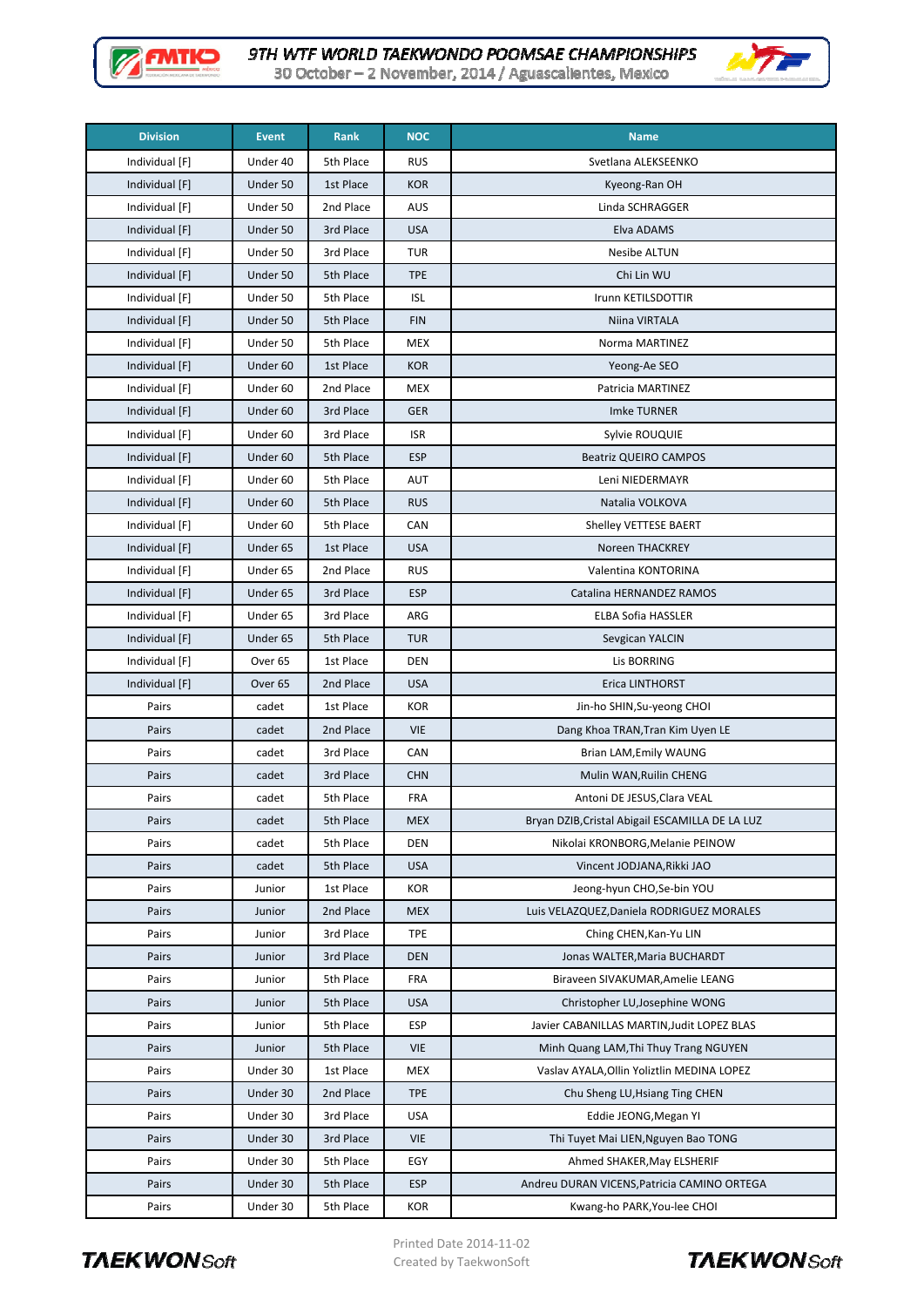

WT.

| 30 October - 2 November, 2014 / Aguascalientes, Mexico |  |
|--------------------------------------------------------|--|
|--------------------------------------------------------|--|

| <b>Division</b> | <b>Event</b> | Rank      | <b>NOC</b> | <b>Name</b>                                                    |
|-----------------|--------------|-----------|------------|----------------------------------------------------------------|
| Pairs           | Under 30     | 5th Place | <b>CHN</b> | Yu Xiang ZHU, Yu Han JI                                        |
| Pairs           | Over 30      | 1st Place | <b>GER</b> | Marcus KETTENISS, Nicole KETTENISS                             |
| Pairs           | Over 30      | 2nd Place | <b>TPE</b> | Chien Chang WU, Chi Lin WU                                     |
| Pairs           | Over 30      | 3rd Place | FRA        | Julien LE, Leila KOCHEIDA                                      |
| Pairs           | Over 30      | 3rd Place | <b>TUR</b> | Mevlut PEKCAN, Meryem YAVUZ                                    |
| Pairs           | Over 30      | 5th Place | <b>RUS</b> | Alexander LISIN, Svetlana ALEKSEENKO                           |
| Pairs           | Over 30      | 5th Place | <b>ESP</b> | Patricio MARTINEZ CANO, Virginia VILLACANAS SANCHEZ            |
| Pairs           | Over 30      | 5th Place | <b>BRA</b> | Raimundo RENATO, Manoela PONTUAL                               |
| Pairs           | Over 30      | 5th Place | <b>MEX</b> | Salvador CARRILLO, Nohemi SANTAMARIA                           |
| Team [M]        | cadet        | 1st Place | <b>CHN</b> | Zhi WEN, Shuai MENG, Mulin WAN                                 |
| Team [M]        | cadet        | 2nd Place | <b>USA</b> | Tyler DAO, Vincent JODJANA, Kyle TANIMURA                      |
| Team [M]        | cadet        | 3rd Place | <b>ESP</b> | Angel LOPEZ VENTIN, Adrian VENTIN SANTOS, Yago PITA ROS        |
| Team [M]        | cadet        | 3rd Place | <b>MEX</b> | JOSE EMILIO JARAMILLO MORENO, Bryan DZIB, Roman Antonio MOLINA |
| Team [M]        | cadet        | 5th Place | <b>RUS</b> | Artur KULAPIN, Alexey SHAPKUN, Nikita KOTELNIKOV               |
| Team [M]        | cadet        | 5th Place | PER        | Jeremy DAVID, Robert MATOS, Giacomo CALVI                      |
| Team [M]        | Junior       | 1st Place | <b>USA</b> | Shemual TSAI, Kyle NG, Christopher LU                          |
| Team [M]        | Junior       | 2nd Place | <b>TPE</b> | Chia Ju HSIEH, Hao-Wei TSOU, Min Yu LI                         |
| Team [M]        | Junior       | 3rd Place | <b>RUS</b> | Andrey IVASHCHENKO, Nail KHUSAINOV, Dmitry PEREPONOV           |
| Team [M]        | Junior       | 3rd Place | <b>VIE</b> | Minh Phuc VO, Thanh Trung NGUYEN, Minh Quang LAM               |
| Team [M]        | Junior       | 5th Place | <b>MEX</b> | Carlos SAINZ, Luis ARROYO, Luis VELAZQUEZ                      |
| Team [M]        | Under 30     | 1st Place | <b>USA</b> | Tuong-Huy NGUYEN, Albert JONG, Alvin JONG                      |
| Team [M]        | Under 30     | 2nd Place | <b>TUR</b> | Habip OKCU, Adil TEKIN, Ali USTABAS                            |
| Team [M]        | Under 30     | 3rd Place | <b>INA</b> | Abdurrahman WAHYU, Fazza FITRACAHYANTO, Maulana HAIDIR         |
| Team [M]        | Under 30     | 3rd Place | PHI        | Dustin MELLA, Raphael Enrico MELLA, Rodolfo REYES JR.          |
| Team [M]        | Under 30     | 5th Place | <b>TPE</b> | Chia Juang HUANG, Hung Ting KUO, Wei-Kang PAN                  |
| Team [M]        | Under 30     | 5th Place | VIE        | Hieu Nghia LE, Thien Phung NGUYEN, Nguyen Bao TONG             |
| Team [M]        | Under 30     | 5th Place | <b>MEX</b> | Juan jesus SIFUENTES ZUAZUA, Ivan SEPULVEDA, Miguel SANCHEZ    |
| Team [M]        | Under 30     | 5th Place | PER        | Julio ANTUNEZ, Bruno SAUX COLLANTES, Renzo SAUX COLLANTES      |
| Team [M]        | Over 30      | 1st Place | PHI        | Ernesto GUZMAN, Glenn LAVA, Jean Pierre SABIDO                 |
| Team [M]        | Over 30      | 2nd Place | <b>USA</b> | Chau TRUONG, Anh NGUYEN, Justin WANG                           |
| Team [M]        | Over 30      | 3rd Place | <b>MEX</b> | Juan Enrique LUNA, JUAN MARTINEZ, Oscar MENDIOLA CRUZ          |
| Team [M]        | Over 30      | 3rd Place | <b>TUR</b> | VOLKAN YALCINKAYA, Kemal YILMAZ, Mustafa YILMAZ                |
| Team [M]        | Over 30      | 5th Place | <b>RUS</b> | Andrey DVURECHENSKIY, Pavel POSYA, Vitaly POSYA                |
| Team [M]        | Over 30      | 5th Place | <b>KOR</b> | Hyung-jun NOH, Jin-han LEE, Hyeok-ju OH                        |
| Team [M]        | Over 30      | 5th Place | <b>GER</b> | Michael BUSSMANN, Christian SENFT, Kai MUELLER                 |
| Team [M]        | Over 30      | 5th Place | <b>CHN</b> | Zhong Min GUO, Guo Sheng WU, Jing Chen ZHOU                    |
| Team $[F]$      | cadet        | 1st Place | <b>CHN</b> | Ruilin CHENG, Chen LING, Xinyi XIE                             |
| Team [F]        | cadet        | 2nd Place | VIE        | Tran Kim Uyen LE, Lien Huong CAO, Thi Kim Ha NGUYEN            |
| Team [F]        | cadet        | 3rd Place | <b>DEN</b> | Ida AXOE, Eva SANDERSEN, Laerke PEDERSEN                       |
| Team [F]        | cadet        | 3rd Place | <b>MEX</b> | PAOLA GOMEZ MEJIA, Abygail RAMOS, Ana GARCIA                   |
| Team $[F]$      | cadet        | 5th Place | <b>USA</b> | Arianna LE, Jamie NG, Rikki JAO                                |
| Team [F]        | cadet        | 5th Place | <b>CAN</b> | Emily WAUNG, Brianna Lauren LOR, Justina YU                    |
| Team [F]        | cadet        | 5th Place | <b>BRA</b> | Isadora SILVA, Juliana SANTOS, Maria Eduarda CATUZZO           |
| Team [F]        | cadet        | 5th Place | <b>RUS</b> | Karina KUZNETCOVA, Khe Sob I, Aleksandra MIKHAILENKO           |



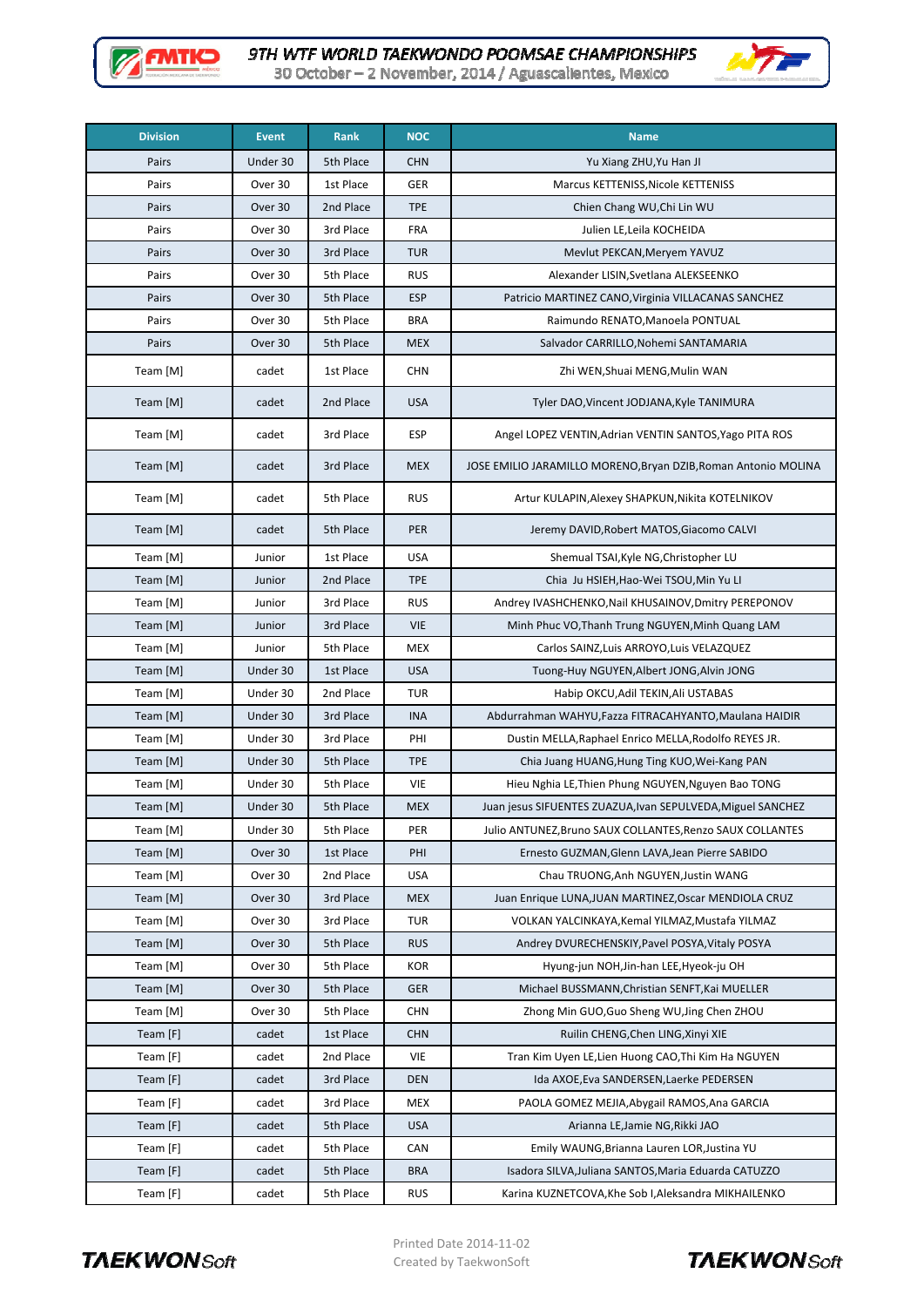



30 October - 2 November, 2014 / Aguascalientes, Mexico

| <b>Division</b>          | <b>Event</b> | Rank      | <b>NOC</b> | <b>Name</b>                                                                         |
|--------------------------|--------------|-----------|------------|-------------------------------------------------------------------------------------|
| Team [F]                 | Junior       | 1st Place | <b>TPE</b> | Pei Chun HUANG, Chia En SU, Kan-Yu LIN                                              |
| Team [F]                 | Junior       | 2nd Place | <b>ESP</b> | Apolonia SALVA SERVERA, Devamma MIRO LEDESMA, Laura OLIVER FAJARDO                  |
| Team [F]                 | Junior       | 3rd Place | <b>USA</b> | Chrixy LAM, Josephine WONG, Evangeline JODJANA                                      |
| Team [F]                 | Junior       | 3rd Place | DEN        | Nikoline FRØLICH, Annaline SOEBERG, Cornelia HEINISCH                               |
| Team [F]                 | Junior       | 5th Place | <b>VIE</b> | Cao Cam Tien TRAN, Le Thanh Uyen TRAN, Thi Thuy Trang NGUYEN                        |
| Team [F]                 | Junior       | 5th Place | PER        | Darinka BENITES, Chiara REYES, Alessandra DELGADO                                   |
| Team [F]                 | Junior       | 5th Place | <b>MEX</b> | Lluvia GRANADOS, Lisa REILLY, Diana SOUZA                                           |
| Team [F]                 | Junior       | 5th Place | CAN        | Maria Alvie DELA CRUZ, Rose RAMSARRAN, Alissa JUMAN                                 |
| Team [F]                 | Under 30     | 1st Place | <b>VIE</b> | Tuyet Van CHAU, Thi Le Kim NGUYEN, Thuy Xuan Linh NGUYEN                            |
| Team [F]                 | Under 30     | 2nd Place | <b>TPE</b> | Hsiang Ting CHEN, Ying Hsian LEE, Yi Hsuan CHEN                                     |
| Team [F]                 | Under 30     | 3rd Place | <b>TUR</b> | BENGU ALKAN, Elif YILMAZ, SERIM KAHVECI                                             |
| Team [F]                 | Under 30     | 3rd Place | <b>USA</b> | Stephany KIM, Margaret KIM, Saejin YI                                               |
| Team [F]                 | Under 30     | 5th Place | PHI        | Janice LAGMAN, Juvenile Faye CRISOSTOMO, Rani ORTEGA                                |
| Team [F]                 | Under 30     | 5th Place | <b>MEX</b> | Marlen CORRALES, Paula SAINZ, Carmen Lucia ORNELAS                                  |
| Team [F]                 | Under 30     | 5th Place | <b>GER</b> | Sabrina KOLB, Claudia PETERS, Samira STETTER                                        |
| Team [F]                 | Over 30      | 1st Place | KOR        | Kyeong-Ran OH, Eon-hwa SEONG, Yeong-Ae SEO                                          |
| Team [F]                 | Over 30      | 2nd Place | <b>MEX</b> | Silvia TREJO, Patricia MARTINEZ, Norma MARTINEZ                                     |
| Team [F]                 | Over 30      | 3rd Place | ESP        | Francisca MATES ALBALADEJO, Desiree MARQUEZ CORONA, Rocio MEDINA<br><b>PORTILLO</b> |
| Team [F]                 | Over 30      | 3rd Place | <b>USA</b> | Kathy DO, Elva ADAMS, Rosalynn LE                                                   |
| Team [F]                 | Over 30      | 5th Place | GER        | Andrea GRUBER, Raffaella DELLI SANTI, Tanya BUSSMANN                                |
| Freestyle Individual [M] | Under 17     | 1st Place | <b>CHN</b> | Xing YUAN                                                                           |
| Freestyle Individual [M] | Under 17     | 2nd Place | VIE        | Minh Phuc VO                                                                        |
| Freestyle Individual [M] | Under 17     | 3rd Place | <b>RUS</b> | Sergei SLEPICH                                                                      |
| Freestyle Individual [M] | Under 17     | 4th Place | AUS        | Lachlan STEWART                                                                     |
| Freestyle Individual [M] | Under 17     | 5th Place | <b>USA</b> | Kenneth DOAN                                                                        |
| Freestyle Individual [M] | Under 17     | 6th Place | UKR        | Oleksandr ORLOVSKYI                                                                 |
| Freestyle Individual [M] | Under 17     | 7th Place | <b>ESP</b> | <b>Gabriel TEMBRAS CORRALES</b>                                                     |
| Freestyle Individual [M] | Over 17      | 1st Place | PHI        | Jean Pierre SABIDO                                                                  |
| Freestyle Individual [M] | Over 17      | 2nd Place | VIE        | Truong Phuoc Dai NGUYEN                                                             |
| Freestyle Individual [M] | Over 17      | 3rd Place | TUR        | <b>SERDAR CAN</b>                                                                   |
| Freestyle Individual [M] | Over 17      | 4th Place | <b>GER</b> | Roger KESTERNICH                                                                    |
| Freestyle Individual [M] | Over 17      | 5th Place | TPE        | Po Kai CHEN                                                                         |
| Freestyle Individual [M] | Over 17      | 6th Place | <b>GBR</b> | Tom MCGEE                                                                           |
| Freestyle Individual [M] | Over 17      | 7th Place | <b>RUS</b> | Nikolai AVDONKIN                                                                    |
| Freestyle Individual [M] | Over 17      | 8th Place | <b>MEX</b> | Luis DE LA MORA                                                                     |
| Freestyle Individual [F] | Under 17     | 1st Place | VIE        | Thi Mong Quynh NGUYEN                                                               |
| Freestyle Individual [F] | Under 17     | 2nd Place | <b>USA</b> | Trina DAO                                                                           |
| Freestyle Individual [F] | Under 17     | 3rd Place | SRB        | Olga PETROVIC                                                                       |
| Freestyle Individual [F] | Under 17     | 4th Place | PHI        | Rinna BABANTO                                                                       |
| Freestyle Individual [F] | Under 17     | 5th Place | MEX        | Sofia SEPULVEDA                                                                     |
| Freestyle Individual [F] | Under 17     | 6th Place | <b>CHN</b> | <b>Yuging LIU</b>                                                                   |
| Freestyle Individual [F] | Under 17     | 7th Place | <b>COL</b> | Karen SUACHE                                                                        |
| Freestyle Individual [F] | Under 17     | 8th Place | <b>ESP</b> | Ana PASTOR ALONSO                                                                   |
| Freestyle Individual [F] | Over 17      | 1st Place | <b>USA</b> | <b>Adalis MUNOZ</b>                                                                 |